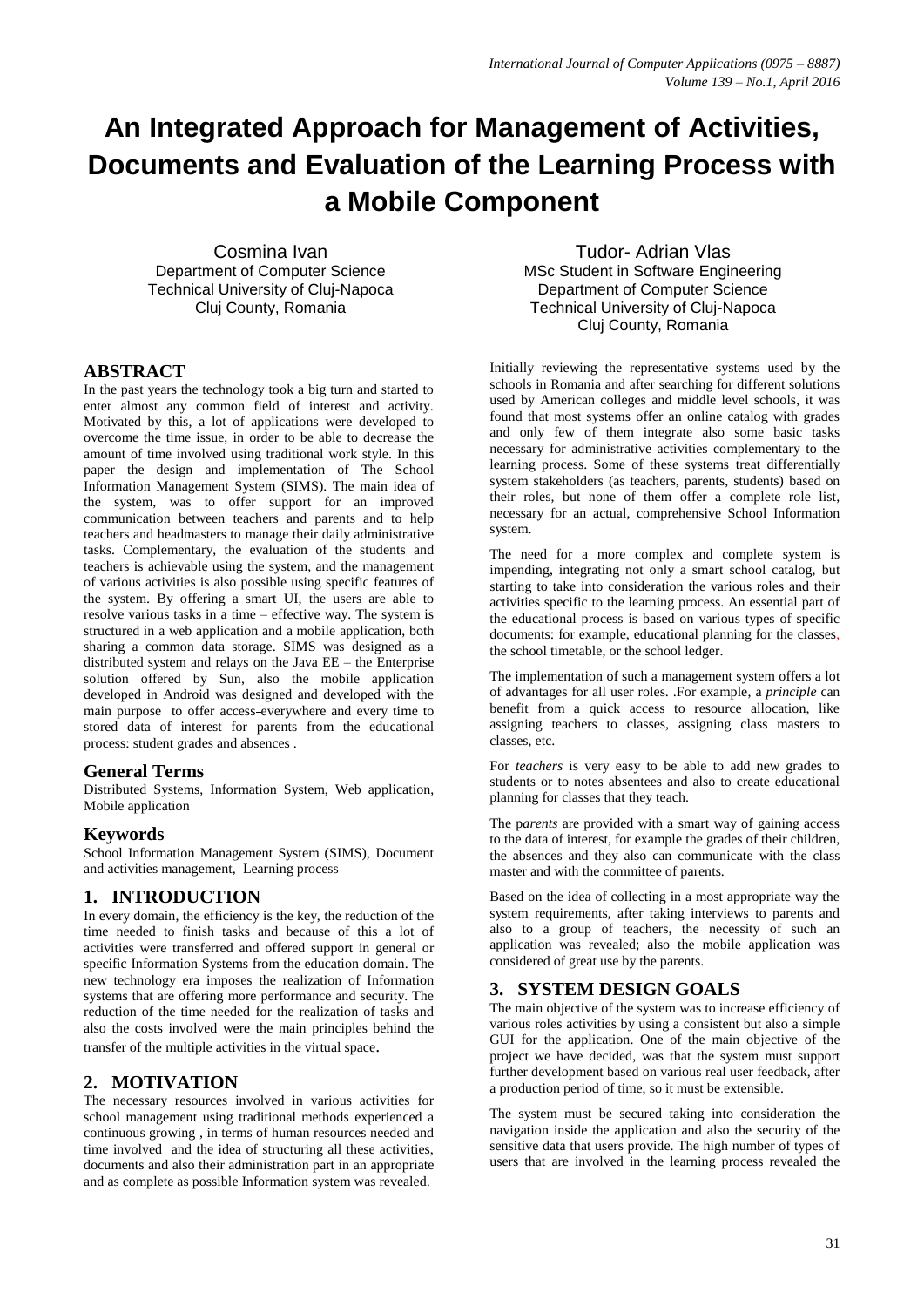decision to offer a solution, so the access to different types of resources was necessary.

The system needed to offer support for creating and administering documents of everyday use for various users, as educational planning, school ledger and the schedule of classes. The management of activities needed to include a schedule of all the known events and also meetings of different councils that the user may be part of, parent council meetings, teacher council meetings, and department meetings. In various situations, where there is a lack of communication between teachers and parents that needed to be addressed, the solution of using a forum like communication was designed and implemented to solve this issue.

Managing the evaluation doesn't just relay on the evaluation of students and grading them, the teachers are also evaluated by the school principal and the application also addresses these issues as well.

At the end of middle school a lot of students find difficult to decide between the options to choose for high school and the same happens with the students that finish high school and also can't decide what they want to study further on the line. The application offers them some sort of recommendation based on the results they gathered during middle school and/or high school.

## **4. TECHNOLOGIES BACKGROUND**

The mobile application was developed based on recent studies which point out that a lot of users prefer using mobile applications instead of using browsers on mobile devices [3]. The article provides also the main motivation of this aspect and the main arguments are the easy of use and simplicity in development that a mobile application provides. Mobile application tend to have great impact on users because of the great experience it can offer by using different features that the platform provides, like push notifications or even using a smart authentication based on face recognition.

## **4.1 Web Application Technologies**

The main technologies used for the development of the web application rely on the Java Enterprise Edition Platform, that differentiates from Java Standard Edition by offering developers the opportunity of creating modular and distributed applications. More details about the platform can be found in [16].

Enterprise Java Beans is a standard included in the Java EE's API which offers persistence using Java Persistence API, process of transactions, manage concurrency, events using JMS and also exposing business methods as web services [15].

There are three types of Java Beans: Session, Message-driven and Entity Beans and the first two are used for implementing the logic part of the application and the third one, Entity, ensures persistence.

#### *4.1.1 Session Beans*

Session Beans were used in the development with the @Local annotation for the simple reason that they get to be invoked by managed beans (Java Server Faces backend component) that run in the same Java Virtual Machine. Also the Session Beans have a stateless character, because they do not contain necessary data for the client or they execute a job for all the clients [2].

## *4.1.2 Message Driven Beans*

Message driven beans are EJB components that are used for asynchronous communication between parts of the system. They work similar to a JMS message listener. More details about message driven beans can be found in [9]. In SIMS system, message driven beans are used for the asynchronous communication when the application needs to send email to users and the solution was adopted because the system could get stuck if the list of users would be very large and the system can freeze until all the emails would be sent.

## *4.1.3 Java Server Faces - JSF*

Java Server Faces [12] is an open-source technology that helps in the creation of the GUI for the application. It is designed based on the Model-View-Controller pattern and it separates the construction of the interface from the business. It has been decided to use JSF because of all the advantages it offers, which include using the tags provided by an older standard, JSP, offering the opportunity of creating own components and the smart separation of the business logic.

#### *4.1.3.1 Prime Faces*

Along with JSF, it has been decided to use Prime Faces which is a framework that is used on top of JSF and which offers a lot of components of interest like a schedule, a lot of exportable formats and also supports better responsive access to pages on mobile devices [14]. The alternatives to Prime Faces are Ice Faces or Rich Faces, but recent studies demonstrates that a lot of clients prefer Prime Faces [10]. More details about how Prime Faces work and also the components that the framework offers can be found in [13].

## *4.1.4 Database*

The application uses as a relational SQL Server database and not only the web application but also the mobile one are accessing the same shared database .The concurrent access and consistency of the data issues is taken care by the SGBD.

## *4.1.5 Machine Learning*

Data mining or machine learning is generally used for extracting useful data from a knowledge base. Data mining techniques are useful for prediction. Classification is one of the techniques used by data mining and more details about how this works can be found in [11]. There are a lot of types of classifications like Bayes networks, neuronal networks, etc. [7]. Classifiers that use decision trees got very popular. C4.5/J4.8 is one of the most used and popular one and it basically divides recursively a problem into small subproblems using divide and conquer as a basis [4], [8]. Weka  $[14]$  is a toolkit that offers a lot of learning algorithms that can be called within the java code. It works with .*arff* data files and it needs a base file with data to learn from and after that, using the desired algorithm you can get various types of predictions.

#### *4.1.6 Security*

The security of the sensitive data, like passwords, is a must in almost any application and also in web applications, and the solution was Salted Password Hashing [18]. The decision was made based on a set of criteria, the most important was that the chosen solution must be able to stop the dictionary attacks, which cannot be cracked using intensive GPU processing, in paper [17] are presented more details about this method.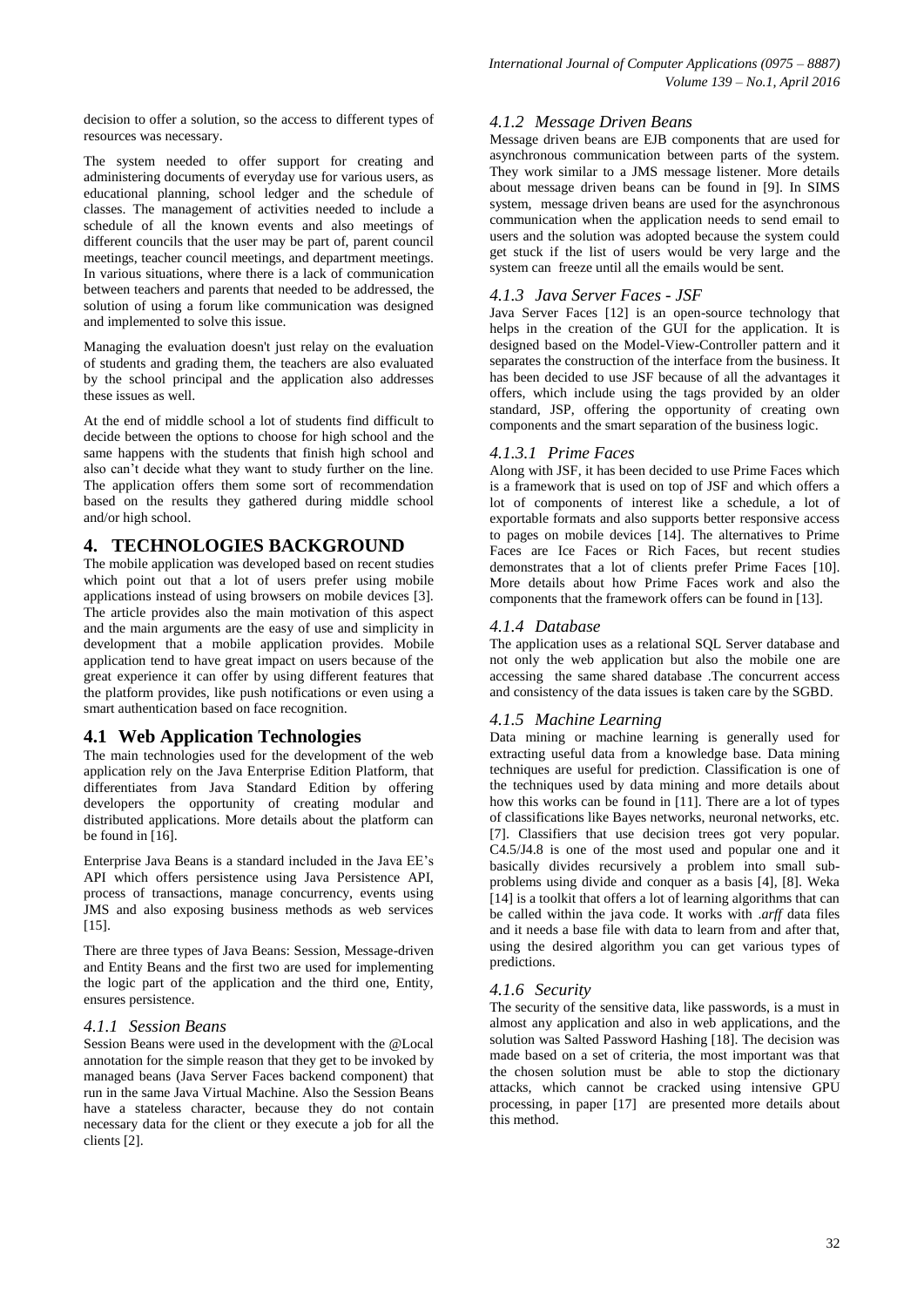# **4.2 Mobile Application Technologies**

#### *4.2.1 Web Services*

The main technologies used for developing the mobile application rely on web services, specifically on SOAP because of the increased security that provide. Simple Object Access Protocol reduce exchange of messages between the client and the server, messages use XML based protocols.

Web services usually are preferred because of the great flexibility they provide and also because of the extended use. They are not technology dependent and they are not specifically used for one programming language. The resources from [5] and [6] provide documentation on how to consume the SOAP web services and how a service is exposed and described by WSDL (Web Service Description Language).We choose JAX-WS as the API provided by Java Enterprise Edition, and used to create web services in the SOAP standard.

#### *4.2.2 Android Platform*

Android is a software platform and also an operating system for mobile devices, based on Linux core. They were first developed by Google and after by Open Handset Alliance.

The Android platform allows developers to use Java as the developing language and they also offer a lot of great libraries. The fact that Android is an open-source platform it is a great opportunity for developers to extend the existing functionalities and get them incorporated into the Core [1].

KSOAP2 is a library for Android that allows the easy consuming of SOAP web services and we have decided to integrate it in our implementation.

## **5. RELATED WORK**

The related products that we have found as currently in use in educational institutions focus on managing the online grading and making these grades available for the parents. There are also solutions that take the problem a step forward by adding different types of functionality for other roles besides the teachers and parents, by taking into consideration the students also.

The study of related products was limited to the best three locally developed systems and one solution with large acceptance in various American middle level educational units and colleges. The three systems developed locally that were studied are catalog-scolar.ro, complement.ro and eracovita.ro:8033/catalog-online, and the forth analyzed system was

Ekattor School Management System Pro [19].

Even though some systems include the main roles of the users that may use the application , none of them take into consideration the sub-roles that may exist, like for example : head of the department, members in different councils , and also the possibility of letting the others to choose a specific role as for example a representative.

It has been found that all systems provide a basic login and administration of the account ,with small variations regarding the offered data that is stored for everyone (profile pictures, mobile phone, email, etc.). Only complement.ro provides the management of a schedule for classes.

The system offers also support for the principle to manage the various education standards in terms of documents and task allocation, as for example it offers the functionality to evaluate the job of the teachers.

Both systems, Complement.ro and eracovita.ro:8033/catalog-online, provides functionality regarding graphical analysis of grades or attendances at class level or school level and also offer the possibility to export these into different types of formats (pdf, excel, csv) . Complement.ro provides the basic functionality for the communication between the class master and the students and parents. Catalog-scolar doesn't take into consideration the possibility of motivating absences. The parents get notified when the student is graded by an email only in the complement.ro application.

One great idea that the system e-racovita.ro:8033/catalogonline implements , is the import of grades from an excel file and this can be very practical if we take for example a possible small downtime of the system and then getting the system back up and running with all the necessary grades being up to date. In our solution both teachers and students have the possibility of downloading in pdf format the schedule of classes, also the parents can have access to the student's version.

The principal can assign teachers to classes and also can administer the head of each department, the administration of the class masters is also supported within the application, and quick access for all the users to lists with contact data of parents, teachers, students. Various documents as for example the school regulation can be downloaded in pdf format and the construction of educational planning or the management of the school ledger are also available within the application.

The profile prediction for students it's a very useful component for these kind of systems, as the possibility to offer students some guidance at the end of an educational level. We have found that some systems offer a mobile application, but none of them implement the important functionality which is a school notebook of grades.

In Table 1 contains the main similarities and differences between the related products that were studied and put into antithesis the functionalities offered by all of them.

- **(1) – e-racovita.ro:8033/catalog-online**
- **(2) – catalog-scolar.ro**
- **(3) – complement.ro**
- **(4) – Ekattor School Management System Pro**
- **(5) – Our System**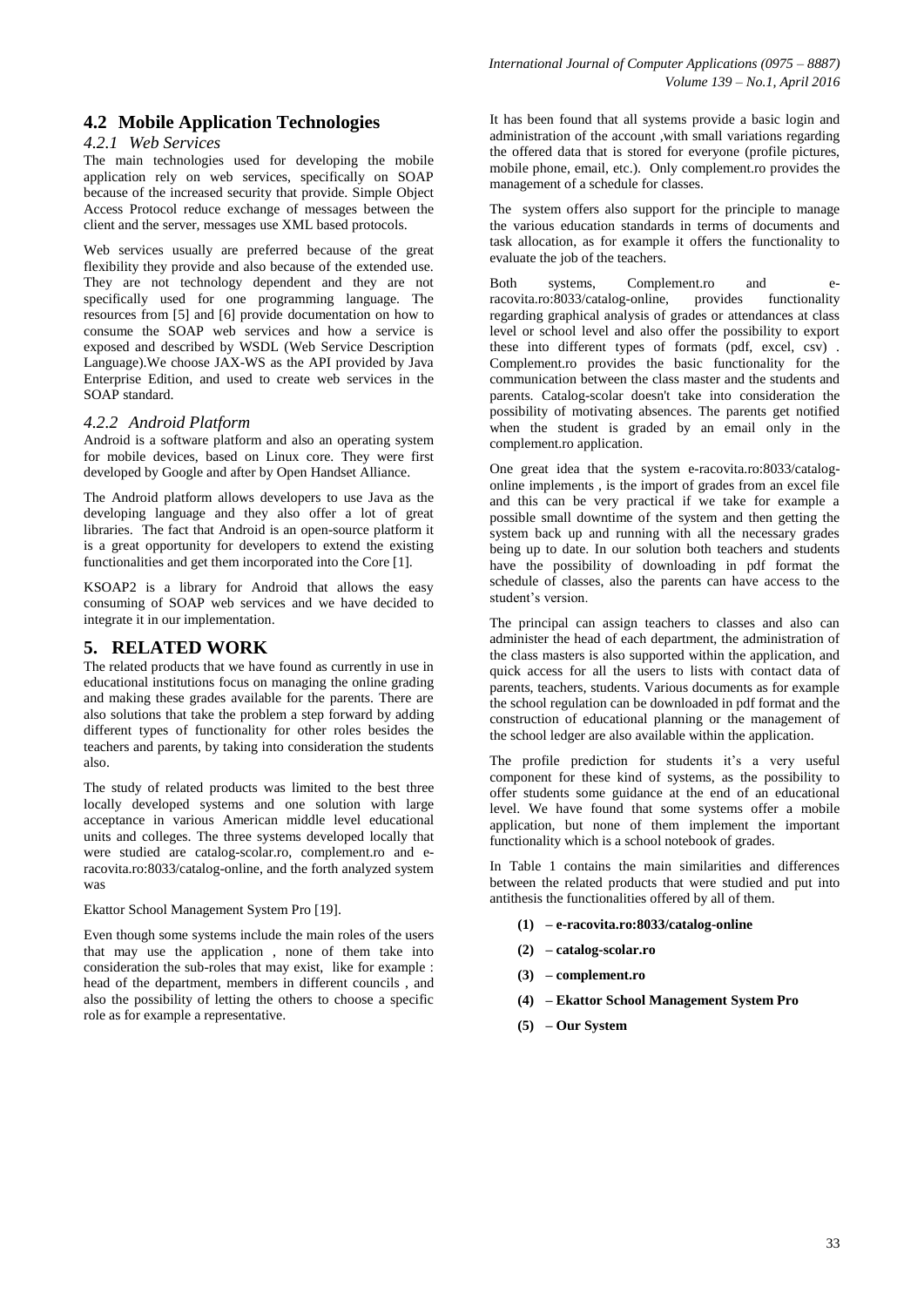| Role/Functionality                                                        | (1)          | (2)                     | (3)                     | (4)                     | (5)                     |
|---------------------------------------------------------------------------|--------------|-------------------------|-------------------------|-------------------------|-------------------------|
| Admin, Teacher and Parent<br>Role                                         | $\mathbf{x}$ | X                       | X                       | $\mathbf{x}$            | X                       |
| Principle and Class Master<br>Role                                        |              | $\overline{\mathbf{x}}$ | $\overline{\mathbf{x}}$ | $\overline{\mathbf{x}}$ | $\overline{\mathbf{x}}$ |
| <b>Student Role</b>                                                       | $\mathbf{x}$ |                         | X                       | $\mathbf{x}$            | $\mathbf{x}$            |
| Subroles (ex. Head of<br>department, board members)                       |              |                         |                         |                         | X                       |
| Edit own account and<br>password recovery                                 | X            | X                       | X                       | X                       | X                       |
| Contact                                                                   | X            | X                       | X                       | $\mathbf{X}$            | X                       |
| Calendar                                                                  |              |                         | X                       | X                       | X                       |
| Manage Teacher's accounts                                                 |              |                         | X                       | X                       | X                       |
| Allocation of teachers                                                    |              |                         |                         |                         | $\mathbf{x}$            |
| Grades and absences reports<br>$+$ export PDF, CSV, Excel $+$<br>graphics | X            |                         | X                       |                         | X                       |
| Students timetable $+$<br>download PDF                                    |              | $\mathbf{x}$            | $\mathbf{x}$            | $\mathbf{x}$            | $\mathbf{x}$            |
| Open discussions: class<br>master - students, class<br>master - parents   |              |                         | $\mathbf{x}$            |                         | X                       |
| <b>Motivation</b> absences                                                | X            |                         | X                       | $\mathbf{x}$            | X                       |
| Notify parents for new grade<br>or absence                                |              |                         | X                       |                         | X                       |
| Mobile Application                                                        | X            |                         |                         |                         | X                       |

#### **Table 1. Related systems comparison**

## **6. SYSTEM ARCHITECTURE 6.1 Web Application Architecture**

The architecture of the web application follows the three layer model, as seen Figure 1. The client interacts with the second level using a standard protocol like API (as for example RPC - remote procedure call). The middle layer interacts with the database server using standard protocols offered by the JDBC drivers that implement the defined interfaces in the JDBC-API. This middle-tier contains most of the logic of the application, offering response to every client request. The three-tier model is a client-server architectural model where the user interface, the business logic and the database are separated and communicate vertically.

The presentation level offer information to users , gather information from the user and will send the gathered information to the business layer, and after the specific business logic is made, data is persisted into the database using the persistence layer. The business tier includes the following packages that were named to suggest their meaning.

The package design can be seen in Figure 1, and the naming convention points out the main components and the relationships between them.

The Managed Beans are the ones that are in between the first two layers and they actually make the connection between the user interface and the business logic. Managed beans are also called backing beans for Java Server Faces, beans that contain some business logic but usually the small validations and verifications of the gathered data from the user, to prevent sending data that is not in the right format and also prevent sql injection.



**Fig 1: Package design**

The entity beans are classes that map the database tables oneon-one. They get to be generated based on the existing structure into the database. The attributes and all the basic CRUD methods are also provided.

Session beans are the local interfaces used, and as previously mentioned, because these run on the same java virtual machine, they get to be annotated with @Local. Each entity bean get to have an interface and also a class that implements that interface.

Message Driven Beans are the beans used to help with the asynchronous processing when sending emails. The actual communication is called the point-to-point communication and involves using a queue that resides on the server and where all the messages are sent. Each time a message is processed the next will be taken from the queue, it respects the first-in-first-out principle.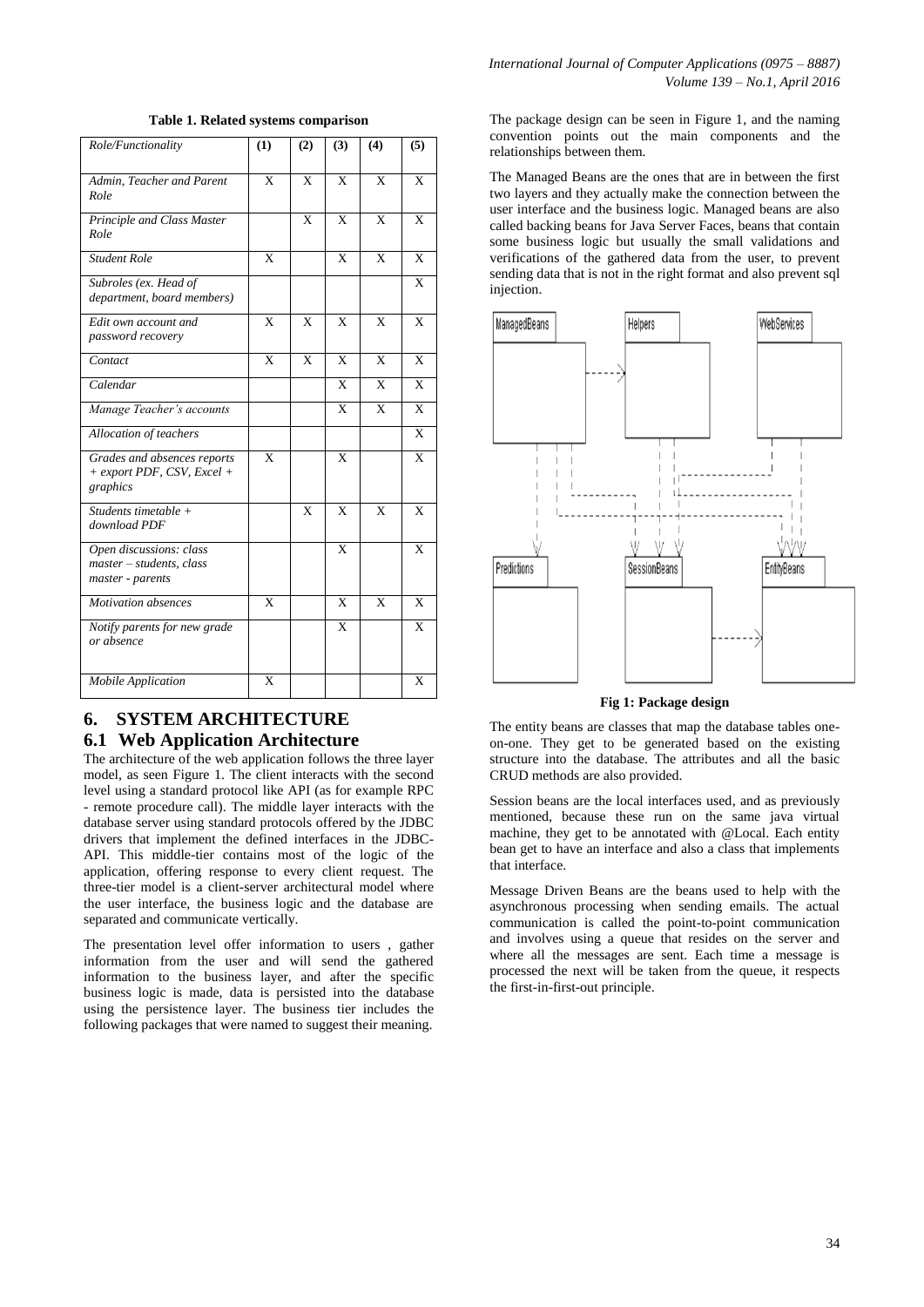

**Fig 2: Web application Architectural Schema**

# **6.2 Web – Mobile Applications Communication**

The communication between the mobile application and the web server application is made using the SOAP web service as also described by Figure 3.



**Fig 3: Web-Mobile SOAP communication**

## **6.3 Web Application – flow of possible options**

To present in a more intuitive way, the functionalities available for the system, for various user roles, are presented in a cumulative and complex use case diagram in Figure 4. In this figure, was point out how the subroles: head of department, class master and also board member have specific functionalities but also inherit from their parent role, the teacher. In real world scenarios, a user can play more than single role form the use case diagram.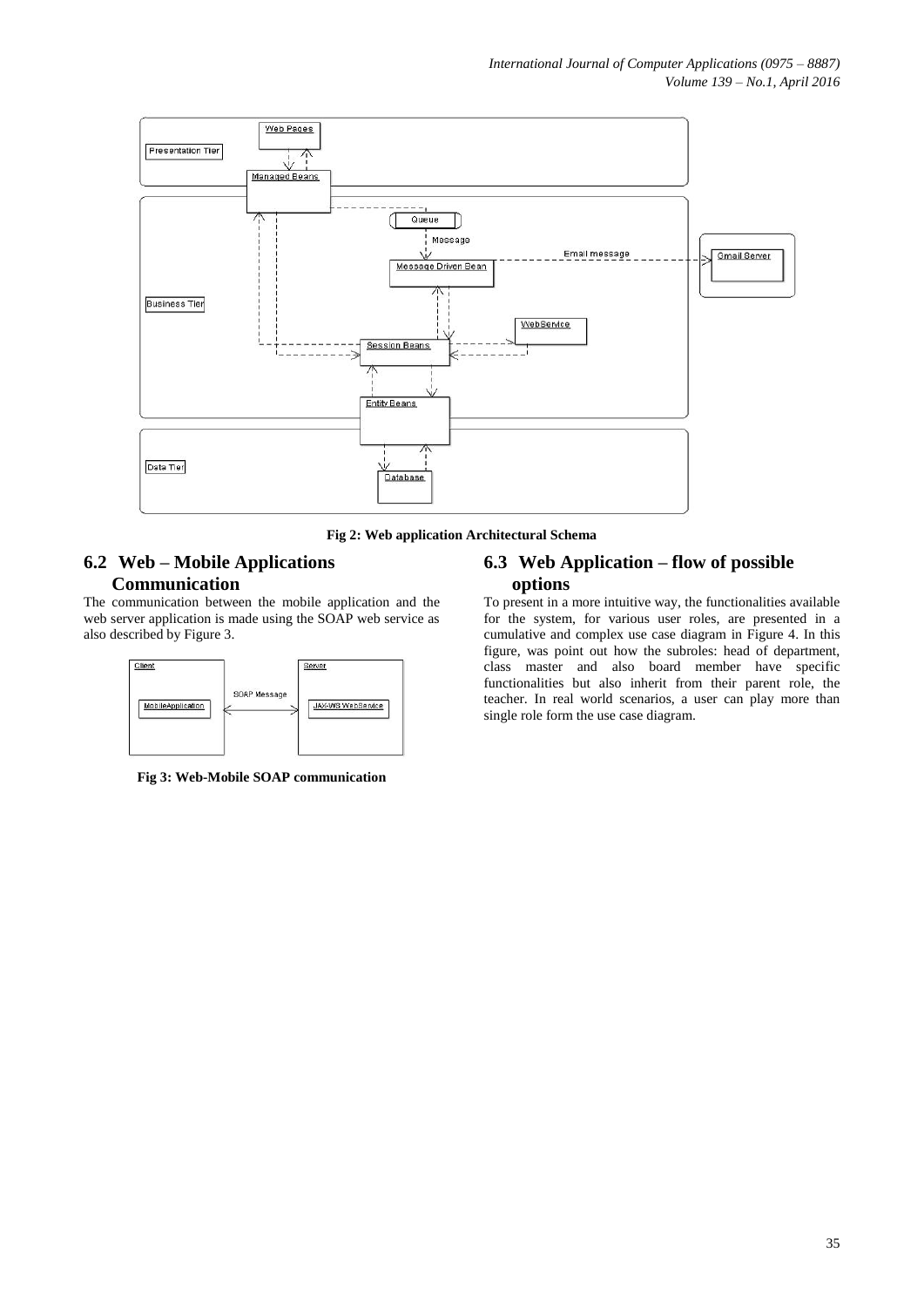

**Fig 4: Teacher user role and subroles**

## **6.4 Data Vulnerabilities**

The vulnerability of the data is taken care of by using the Entity Manager provided by Java EE. Entity manager is an interface used to delete or add any transaction that implies the persistence of the data. The Persistence Unit is the set of types of entities that can get to be managed by the Entity Manager. By using the EM it's possible to create queries using the *createNativeQuer*y where you can set parameters using *setParamete*r and by using this standard the system is not exposed to any damage that may occur from malicious provided data.

#### **6.5 Mobile Application Architecture**

The mobile's application architecture was designed for Android using Java and using the Android SDK and also for

intermediary version testing was done using the Genymotion emulator [20].

Figure 5 covers the adopted model of design used for the mobile application. In Android a new interface page is called an Activity, which besides the typical layout has a backing class that takes care of the events that may occur at the interface level.

The mobile application was created only for two types of users, for parents and also for students. The application may very well replace the grades notebook that is used at this point. Not only the grades get to be seen within the application, also the absences are presented to parents. Also, at this point, whenever a new grade or absence is added, the parent is notified with an email.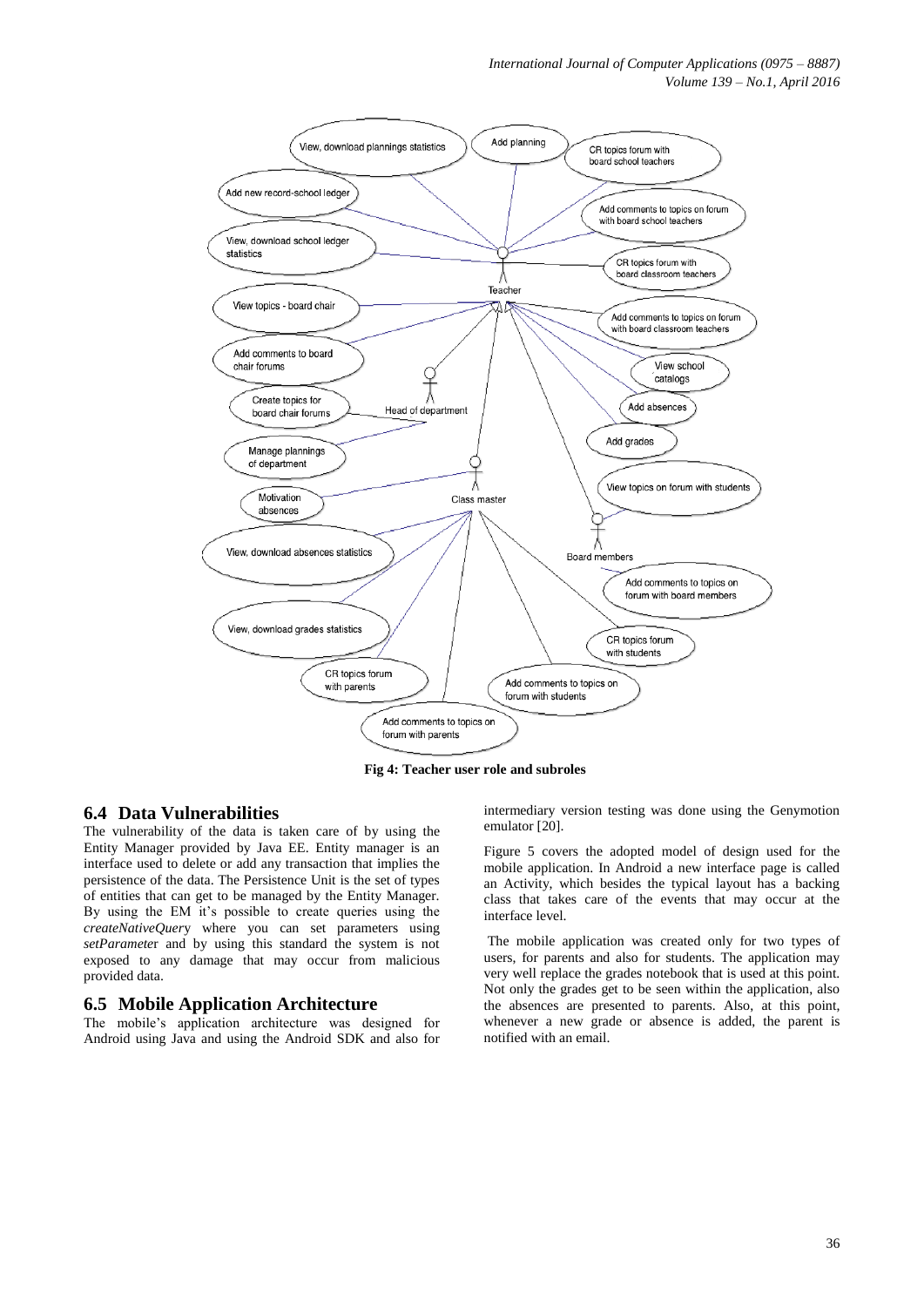

**Fig 5: Mobile Application Architecture Design**

#### **6.6 Deployment Schema**

The deployment is straightforward for both applications as is presented in Figure 6.

## **6.7 Data persistence**

The database respects the conventions for it to be in Normal Boyce Code form by not having any functional dependencies than the ones determined by the primary key. For the whole system there was necessary to use 49 tables organized in a relational model.

## **7. TESTING**

The development of the system was iterative and by that, the testing of new functionalities took place after the component was finished with the development. Most of the components were manually tested by following basic scenarios and continuing with trying to provide the system with malicious data and see how it reacts.

Besides the manual testing of the system, we created a Google Form that contained some questions regarding finding some places within the application and also to test some actual functionality, like for example adding a new grade or filling the school ledger. The user testing was made during a work day at a local high school. The teachers were not trained and they did not get any preliminary course about how to use the application. They were presented with the login screen of the application and they were provided with the credentials to be able to login and do the asked questions.

The overall results for the test was very successful and a lot of teachers considered the application to be very intuitive and they highlighted that using the application they could gain more time for preparing the classes and could have access to everything in one place. Also, the mobile application was considered to be a good idea because the parents are informed in real time about their children performance and presence.

The prediction component of the system was considered to be very useful and the continuous improvement of the results it provides was considered to be a great idea.

## **8. FURTHER DEVELOPMENT**

The software development process is a continuous process with constant space for improvement, to be able to offer users new functionalities, and our system is not an exception to this rule. According to [1] ,from which result that the mobile takes over the web for mobile users, a big development process for the future could be offering the mobile version of the system for the other roles, teachers, school principal, etc. not only the parent and the student.

Another future development will be the mobile application not only on Android, but also on other operating systems as well, Windows Phone OS, iOS.

Could be considered also other roles for the application prevailed form real world activities in a school, as for example to create a virtual library with a new role, the librarian. This can be extended also to another subdomain which is secretariate.

The necessity of making scheduled backups and rollback procedures could be a good point to start for a further development, in order to create a more reliable system.

For the parents that use the mobile application the email notification has been already implemented , and instead of this, another more scalable solution could be based on push notifications technology integrated within the application.

Also if there is a long period of time that one user has not logged into the system, he could get a small preview of the recent discussions that take place on forums.

By increasing the security of sensitive data, there could be some ideas relying on the fact that it can be implemented a onetime login for each session with a onetime password that is send to the user via email or like a text message. Also when editing data that is sensitive, adding a new grade or motivating an absence, a face recognition algorithm could be beneficial when submitting the changes. Considering that the teacher has the system using his profile open and he must leave the system for something urgent, even if the system is open, nothing can be edited without the teacher involvement.



**Fig 6: System deployment diagram**